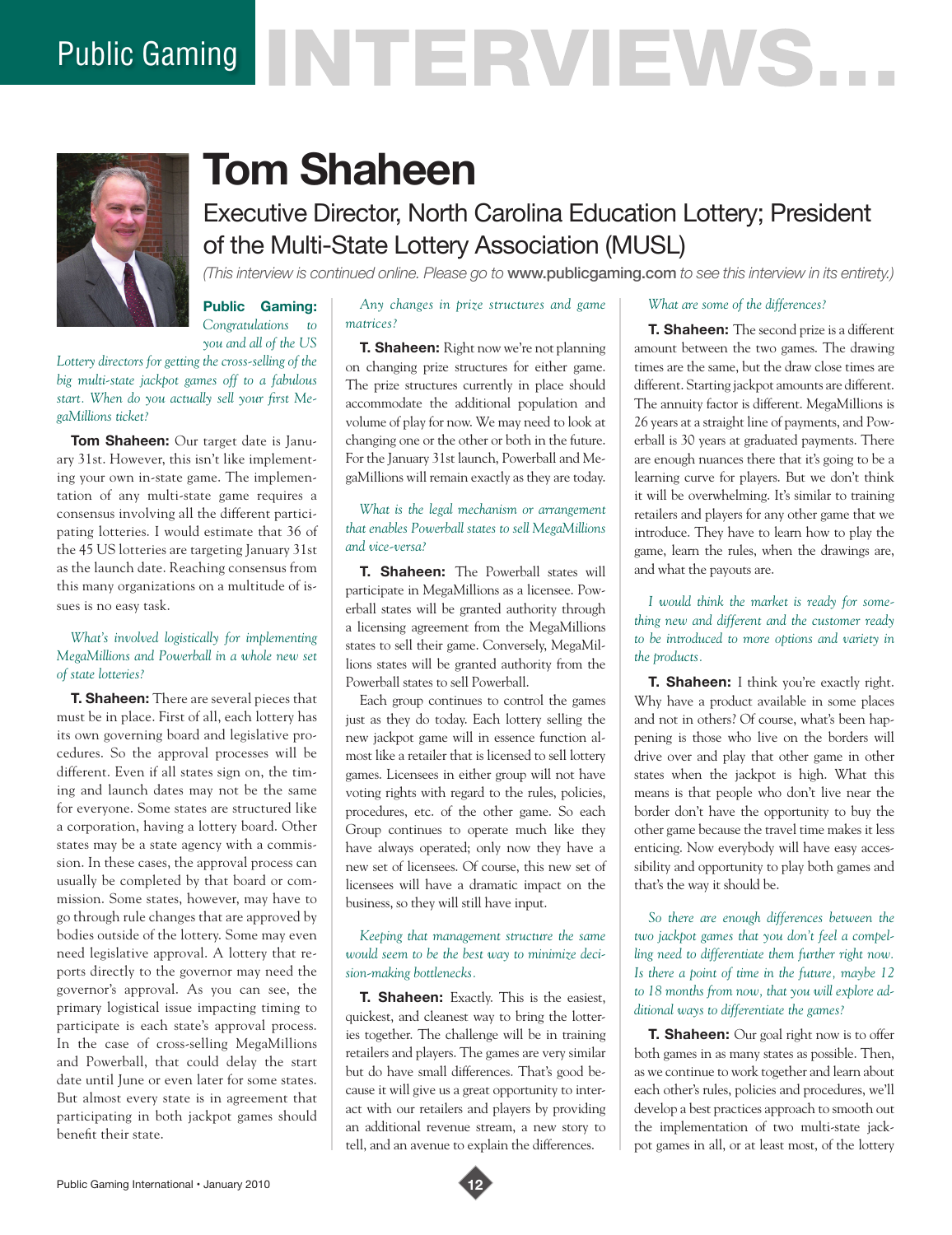states throughout the country. We'll integrate what hopefully will be a sophisticated best practices approach to optimize performance of both games. The next step is the National Game. Of course, we are working on all these initiatives simultaneously. As we move forward toward a national game, we need to focus on the priorities and the importance of execution. It is vital that we execute well each step of the way.

The addition of the second jackpot game has the potential to impact sales in a dramatic way. Obviously, we do not want to raise expectations unrealistically. But we do want to execute in ways that truly deliver the full benefits of what this initiative has to offer. We need to take this time to study and learn as much as we can about the dynamics of selling two big multi-state jackpot games. We will be learning a great deal in the next six months and fine-tuning our approach continually to improve and implement the best practices. It's an exciting opportunity but the end result will be determined by how well we execute.

Everyone anticipates achieving sales increases. The true measure of success, though, will be whether we leverage the maximum potential that this initiative has to offer. For instance, 7% net overall sales increase would seem to be an impressive result. But what if we could have achieved 20% or even higher? Implementation of these two games presents us with a tremendous opportunity. But along with that we have a massive responsibility to work diligently to ensure that we achieve the best possible results.

#### *National Game?*

**T. Shaheen:**The things we learn over the next several months while implementing both games in all the different states will make us that much more prepared and effective when it comes to implementing the National Game. We believe the greater opportunity ultimately lies with a National Game. The strategy is that we will have gained excellent experience executing our two big jackpot games, we will have learned how to maintain harmony within a large contingency and, finally, we will have gained experience in how to deal with each other's policies, procedures and rules. We will have built a set of Best Practices that can be applied to additional initiatives like a National Game. So the development and implementation of the National Game should actually be a more seamless process.

*Will the National Game be a third big multi-*

#### *state jackpot game, or will you re-brand one of the two multi-state games?*

**T. Shaheen:**That's the beauty of the whole plan, Paul. We don't need to decide that right now. Instead, we can take this opportunity to closely analyze what works best during the implementation of cross-selling Powerball and MegaMillions. We can apply the Best Practices approach towards the development of the National Game, leveraging our experience with the cross-selling initiatives that we do this year, analyzing all the elements that produce the best results. We'll take advantage of the mistakes we make along the way to learn what not to do and what areas need the most attention. To answer your question, the National Game could be a third large jackpot game, or it is also possible that the National Game could eliminate either Powerball, MegaMillions or both. We really don't know right now. The National Game will likely be similar in playstyle to Powerball and Mega-Millions , but there may added features that incorporate secondary plays, T.V. shows, etc. The game will most likely be at a higher price point, such as \$2, or \$5. The jackpots could possibly grow to nearly a half billion dollars or more. Having different jackpot sizes, price points, and features will appeal to a broader range of player preferences. There may be some players who look only at jackpot size, others may look at the odds of winning, and others may want to spread their play around to enjoy a variety and higher frequency of draws and winning opportunities. Mainly this gives us the ability to create a game that has appeal to a broad base of players.

*So often we are confronting choices in which the wrong choice has severe downside consequences. Sometimes we even choose between the lesser of two bad choices. In this case, it seems like the challenge is that everything is so good that you need to press hard to not settle for merely good when, with the extra effort, you can produce great.* 

**T. Shaheen:**I think that is correct. This will open doors for new opportunities for all lotteries in the U.S. to build their business. And most importantly, raise more money for beneficiaries while creating more options for the players.

*You are currently president of MUSL, the Multi-State Lottery Association. Could you explain the mission and purpose of MUSL, and how it works to achieve those?*

**T. Shaheen:**MUSL serves a management,



administrative, operational function for all the games under the Multi-State Lottery Association umbrella. The product most people are familiar with and talk about is Powerball. But there's also Cashola, 2 by 2, Hot Lotto, and Wild Card 2. MUSL's responsibility is to manage the administrative, financial, and operational functions of all of these games.

#### *MegaMillions has a less formal structure than that, doesn't it? What role did MUSL perform in the cross-selling of MegaMillions and Powerball?*

**T. Shaheen:**MUSL staff have been participating in the meetings and handling documentation of the processes that both parties are agreeing upon. Member representatives from both organizations are involved with all aspects of decision-making such as building the licensing agreements. As you might imagine, there are many details that need to be worked out and that require involvement from members of both organizations. Each lottery has its own set of issues, especially legal and compliance issues, which need to be addressed. So while MUSL may perform some administrative and support functions, these multi-state initiatives require the active involvement of all parties to the agreements. MUSL staff does not have any decision-making authority. That is the domain of the lottery leadership and the representatives appointed by the Powerball and MegaMillions Groups. The lottery directors serve as a Board of Directors.

*Why couldn't MUSL be used to do other things? For instance, when you develop a national game, won't there be a need for management of a national brand and advertising campaigns and all the things that go with promoting a product nationwide? Won't there be a need to operate differently on the national stage than is done presently with each state operating in its own independent orbit? And couldn't MUSL be a useful tool that is already in place to coordinate something like that?* 

**T. Shaheen:**MUSL does have a marketing division that performs research and make proposals to its members. For instance MUSL staff may have an idea or may have been contacted by an outside organization about a multi-state scale promotion such as a Superbowl package. MUSL staff can contribute to the development of a big picture plan for this type of multi-state initiative. They can do research, vet the pros and cons, make presentations to the directors and/or invite third party researchers to make presentations to the directors. But at the end of the day, everything comes down to a vote of the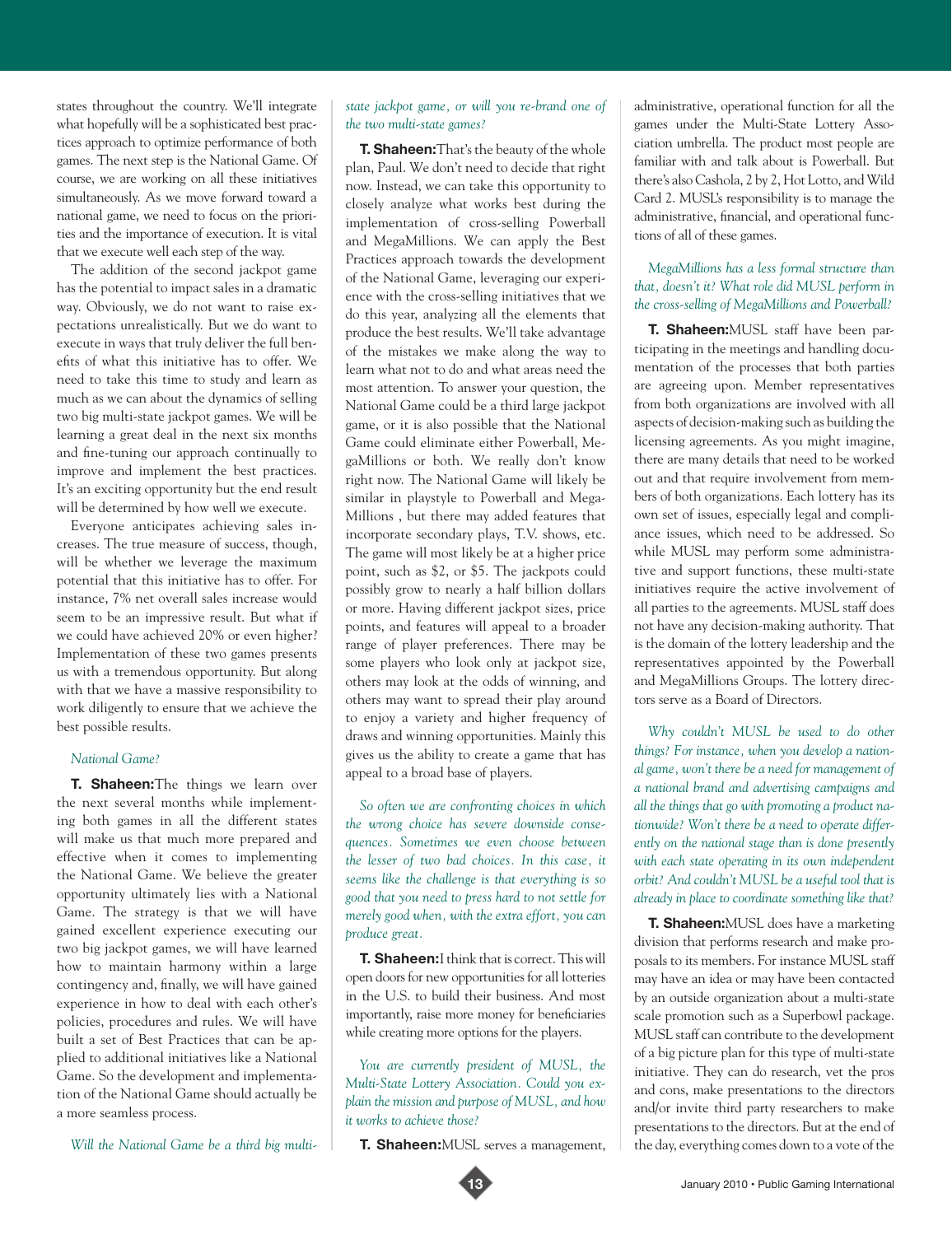directors. Take your specific idea - developing a national marketing and advertising campaign for a national game. MUSL is a great resource for conducting the research, proposing some campaigns, and then possibly, subject to the approval of the directors, even be involved in aspects of coordination and implementation. But everything that MUSL does is contingent upon the approval of the lottery directors that comprise the membership of MUSL.

*Let's say you're sitting in a room having a general meeting of MUSL member directors. Someone proposes that you build a truly national brand for a national game and that you build a national advertising and marketing campaign to promote that national brand. Let's suppose that as a group you decide in principle to explore this possibility. You've already said that MUSL does research and works up proposals so let's go to the next step and suppose that MUSL did all that and now you've decided to pull the trigger and create a truly national brand with campaigns that span all lottery states. How would you implement that?*

**T. Shaheen:**The members of the association would operate much like a lottery would in that we would outline the details of implementation and the roadmap for implementing them. And yes, MUSL could very well be the resource we rely on to implement it. Let's say the directors decide and vote on the need to retain a public relations firm. The directors could vote on a proposal to give MUSL the task of drafting an RFP seeking services, then evaluate the proposals submitted, and make recommendations or perhaps come up with a short list of public relations firms that could then make presentations directly to the directors. Likewise with advertising firms. MUSL definitely has the ability to do all those things and more.

*You were the inaugural winner of the Sharp award for Good Causes. This award was named in honor of Sharon Sharp, industry veteran and friend to everyone who passed away last year. You increased the amount that the lottery contributed to its beneficiary by an astounding 19%. What were the primary drivers of that increase?*

**T. Shaheen:**There were two major drivers to that increase. We raised the Instant Ticket prize payouts from the previous year. And we received approval from our legislature to increase the prize payout percentage to the players. That change in the value proposition to the players was instrumental. We also introduced a second daily drawing for our Pick 3 game. As a result, we sustained a 42% increase in Pick 3 sales for the year. It was phenomenal. We never would have expected it. The industry average is 5-9% for a second drawing in the same day. It's still holding strong at 42%, and so you're close to doubling your Pick 3 sales as a result. By increasing our instant prize payouts, we were able to introduced two large order \$10 games last year that sold out in seven and eight months respectively. Multiply the increased number of games by a higher price point and you get the big surge in revenue. And those were primarily the drivers for the increase in sales. Interestingly enough, though, the increase to our beneficiary nearly matched the increase in sales. Our sales went up 20%, and our return to our beneficiary went up about 18.9%. Usually, sales increase by a much larger percentage than net.

*It seems like there are two takeaways. The obvious takeaway being that increasing the prize payout in an intelligent and prudent way improves the value proposition to the player and drives sales. The other thing, though, is that if the directors and their organizations were given the latitude to operate more entrepreneurially, you are able to produce the results. Lottery organizations have a wealth of talent and creativity inhouse that can drive superior results for their beneficiaries, if they are given the freedom to do so.* 

**T. Shaheen:**Yes. One of the keys is to stay genuinely open to all ideas. We welcome any and all kinds of new ideas in North Carolina. I can't guarantee that we'll do all of them, but we keep an open mind to all the ideas that are out there.

*What are you trying to do this coming year to try to get close to what you achieved in '09?*

**T. Shaheen:**We opened this summer with a Mustang ticket. We followed that up with our Ric Flair wrestling ticket, then our first \$20 instant game, which is selling very, very well. Right after the beginning of the calendar year 2010, we will introduce another \$10 game in January. Then on January 31st we will have MegaMillions going on sale. Then we'll have instant games tied to Valentine's Day and St. Patrick's Day. And then the Powerball with the 10X multiplier promotion before the end of the fiscal year, and that should about wrap it up for us. Most lotteries do similar games and campaigns. The timing of when you introduce the new games is always very critical to their success. You look historically at what's happened and then you try to time it accordingly. Right now we're running over 17% ahead of last year,

but we're still a little cautious because of the economy and so are projecting a year-over-year increase of 7% to 10%.

*Must be nice to have a 7% increase be on the conservative side. Don't you expect the economy to come back in 2010? Perhaps not gangbusters, but at least an improvement over 2009.*

**T. Shaheen:**Hopefully. But we do not want to raise expectations since nobody really knows what will happen next with the economy.

*Whenever I see the videos of TV commercials competing for advertising awards at the NASPL and WLA conferences, I am always astounded at the creativity and quality of the work. It would seem that there is tremendous commonality between the four marketing "P"s across all US state lotteries. The product and the reason people buy them is similar everywhere, isn't it? Why couldn't MUSL be used as a resource to coordinate and implement advertising campaigns for all its member lotteries? Why do we have 40+ lotteries spending hundreds of millions of dollars to produce a similar end result? Why not use a mechanism like MUSL to create some templates and tools that could be used to defray the cost of all this advertising? Is something like this a possibility, or is it ultimately a non-starter?*

**T. Shaheen:**It certainly is a possibility. MUSL is capable of doing that if the members decided to entertain such an idea. The problem with universal advertising is that different states have different issues with advertising. Take our state of North Carolina. We have an enormous amount of restrictions here. In fact, we probably could not participate in any national campaign because sooner or later there is going to be something in the campaign that we are not permitted to do in North Carolina. There have been efforts at times to do joint advertising. MUSL conducted a campaign several years ago utilizing Ray Charles. The series of commercials utilizing Ray were tailored for each state with their name and other local information on them. That campaign was very successful. In fact, state lotteries had Ray Charles promoting Powerball, utilizing the same spot in every state, and the only thing that changed was the name of the lottery. So those types of things have been done before.

*But you're saying that while it can be done, when you start to analyze all of the differences, even if they're minor differences, the bottom line is they're important nonetheless and end up costing more than it's worth to work around them.*